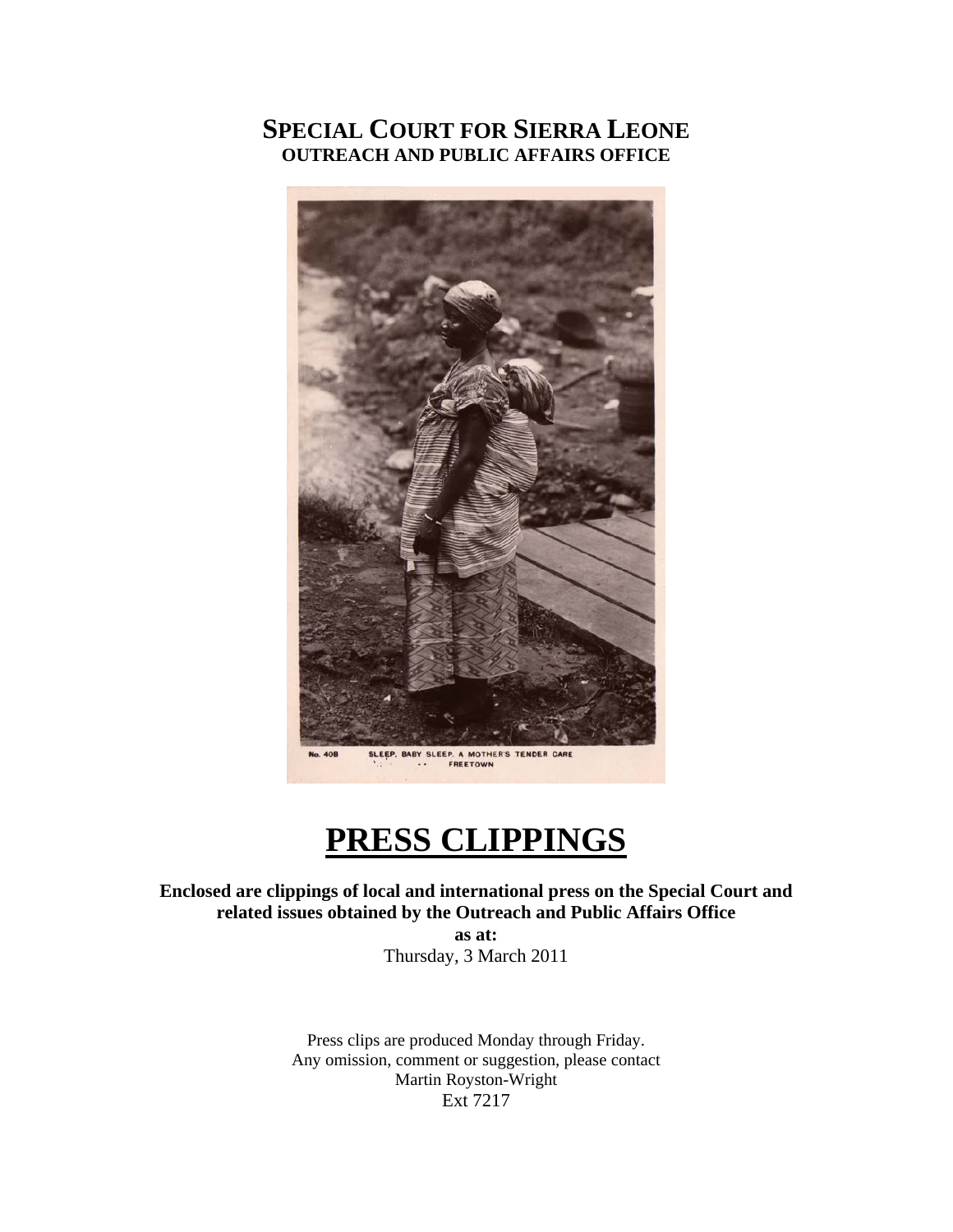| <b>International News</b>                                                              |              |
|----------------------------------------------------------------------------------------|--------------|
| One Judge Down: Drama Continues at the Charles Taylor Trial / Guardian                 | Pages 3-5    |
| How Qaddafi Reshaped Africa / The Atlantic                                             | Pages 6-8    |
| Gadhafi's Dream To Wear Africa's Crown / NPR                                           | Pages $9-11$ |
| Charles Taylor's Arms Supplier Back in Dutch Court / Radio Netherlands                 | Page 12      |
| The Battle for Libya: Implications for Africa (Excerpts) / Family Security Matters.org | Page 13      |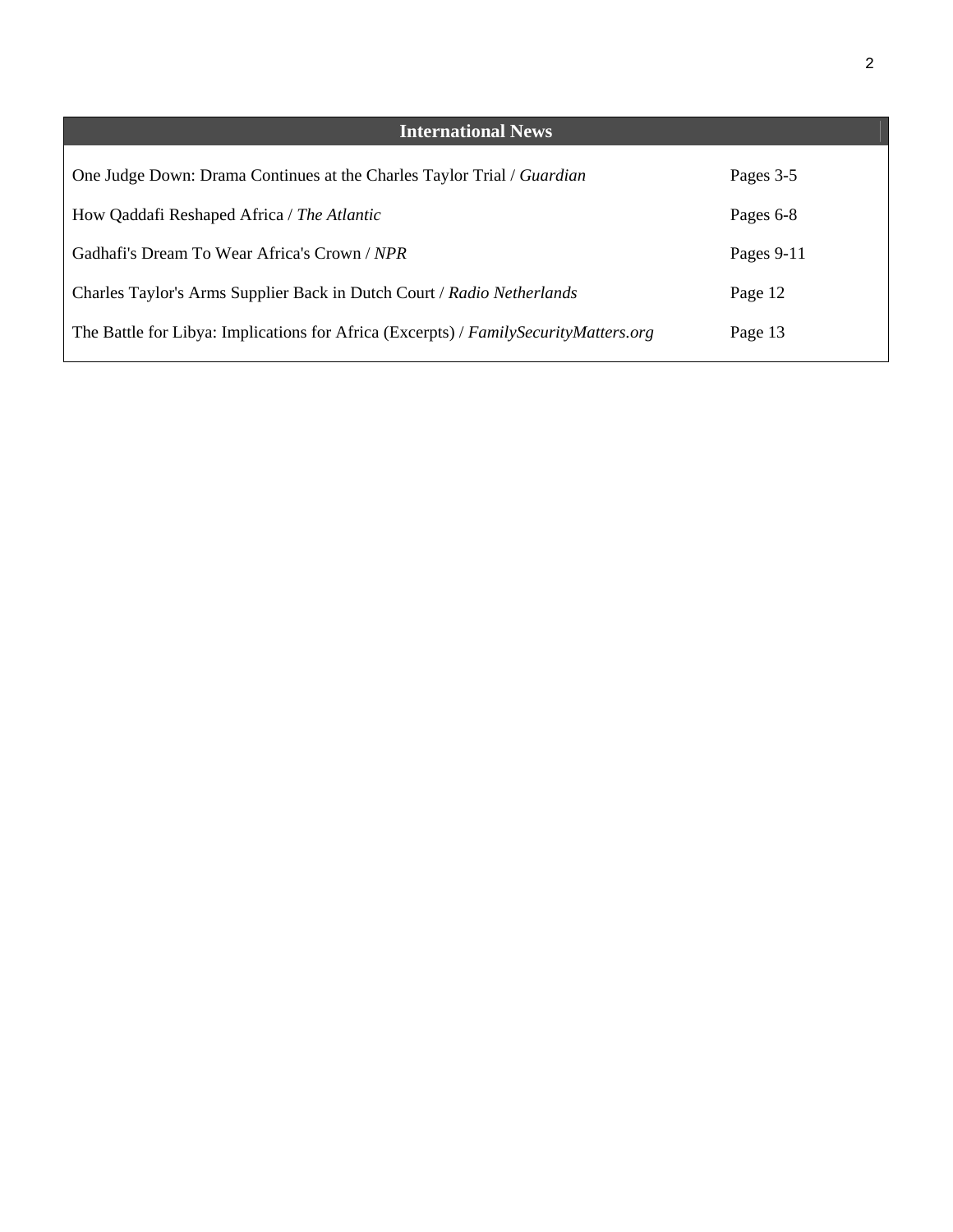## The Guardian Wednesday, 2 March 2011

#### **One judge down: drama continues at the Charles Taylor trial**

As a judge at the special court for Sierra Leone boycotts Courtenay Griffiths QC's disciplinary hearing, the importance of guiding this trial to conclusion could not be clearer



Charles Taylor's three-year trial has seen a supermodel in the witness box, his lawyer in the dock and now a missing judge Photograph: AP

First a lawyer in the dock. Now a missing judge. The strange gets stranger at the special court for Sierra Leone.

Another week, another twist at the Charles Taylor trial.

Just ten days ago, the proceedings hit an unexpected impasse when Taylor's lead defence counsel, Courtenay Griffiths, learned that his final brief - which had been delivered late - would not be accepted by the court. Griffiths declared that, absent the final brief, he did not see any further role in the case for himself or for his client. Then, in front of a host of international media, he walked out of the courtroom.

For his actions, the judges chose to subject Griffiths to a disciplinary hearing and set the date for Friday, February 25.

But then came the newest surprise, this time from the bench. As the parties gathered for the Griffiths hearing, there was a new notable absence. One of the trial's three judges, Justice Julia Sebutinde, had opted out.

Justice Sebutinde's dissatisfaction with the move to hold a disciplinary hearing was no secret. She had dissented from the order requiring Griffiths to apologise or face sanction. When the hearing was convened, she went a step further, stating that as a matter of principle she could not take part in the proceedings.

In a letter read by the presiding judge of the trial chamber, Justice Teresa Doherty, Justice Sebutinde wrote that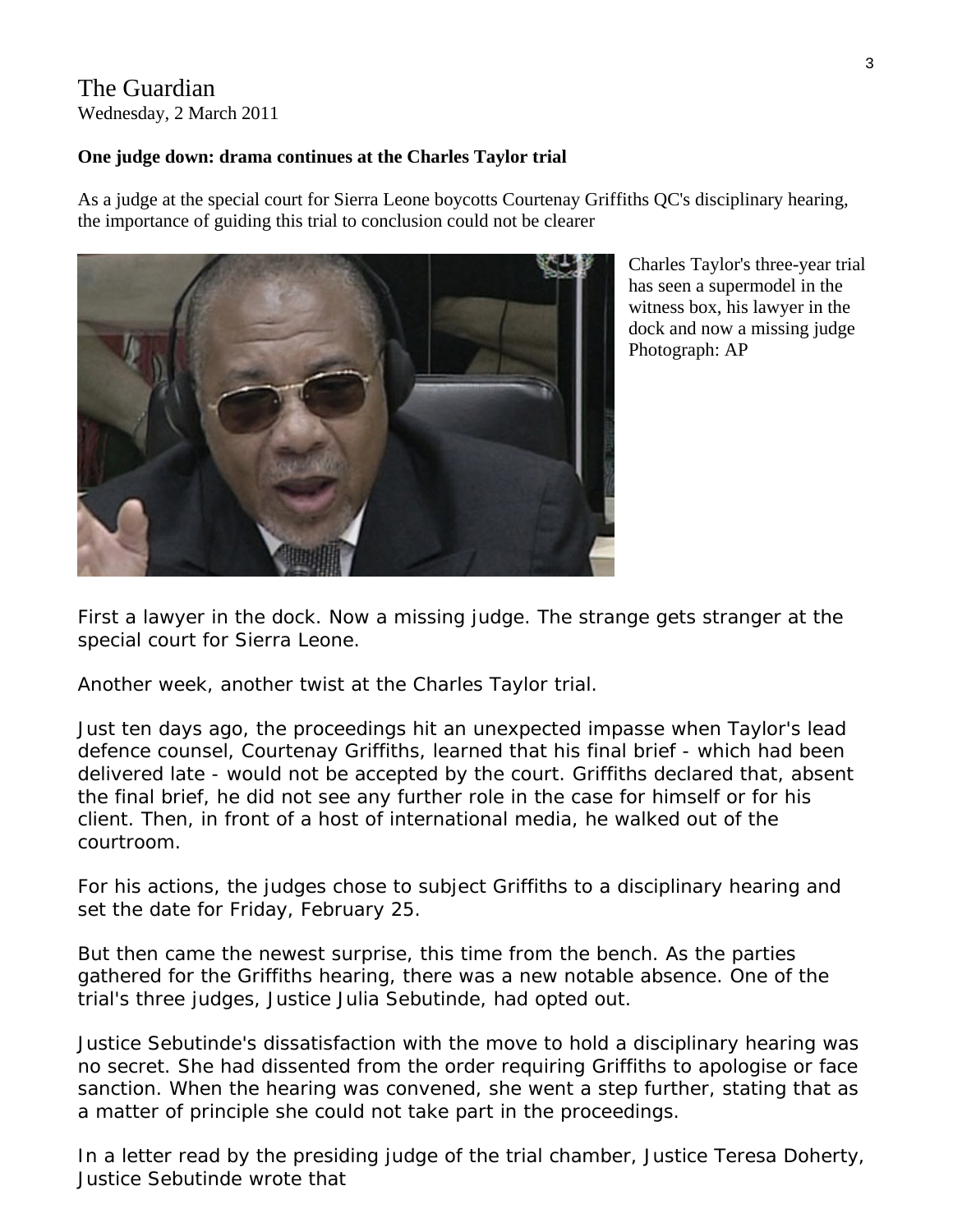"in view of the recent developments in the trial chamber, and consistent with my earlier views and opinion on this matter, both in chamber and on the bench wherein I dissented from the directive to lead counsel, I will on principle not attend Friday's hearing."

In addition to making clear her position on the Griffiths hearing, Justice Sebutinde's message underscored that "recent developments in the trial chamber" have not been smooth. In the public gallery on Friday there was discussion about the body language displayed by the judges in recent weeks and the hints it offered about disagreement on many issues.

Nor was the drama finished for the day. With Justice Sebutinde absent, eyes turned to the alternate judge, Justice El Hadjj Malick Sow. But when defence lawyers suggested that Justice Sow be allowed to participate in the proceedings, the Senegalese judge did not wait for the presiding judge to comment before bursting out.

"Let me make this very clear," Justice Sow said.

"This bench is regularly composed with three judges sitting, as it shows. Two judges cannot sign decisions. When the bench is sitting, it's sitting with three judges, not two judges…I'm not here for decoration. I am a judge…I don't know how people can think that two judges - I don't know where in this world you will see two judges sitting. It's not possible. This bench is regularly composed with three judges…No matter how parties will look at it, it shows and it's apparent that this bench is composed with three judges. We are three judges sitting."

The words of a man who believes that he has been sidelined by his colleagues.

The guidelines on the alternate judge's role are spelled out in rule 16 of the Rules of procedure and evidence of the court. The rule reads,

"If a judge is, for any reason, unable to sit in a proceeding, trial or appeal which has not yet been heard but has been scheduled, the president may designate an alternate judge."

Rule 16 also states,

"The alternate judge may perform such other functions within the trial chamber or appeals chamber as the presiding judge in consultation with the other judges of the chamber may deem necessary."

Justice Doherty, as she adjourned the proceedings, invoked the rule but found it did not apply.

"The articles governing the composition of this court and the trial chamber mandate that it is to be composed of three judges," she said. "This is not a situation where rule 16 applies. Accordingly, in our view, this trial chamber is not properly constituted and we consider we have no alternative but to adjourn this hearing today."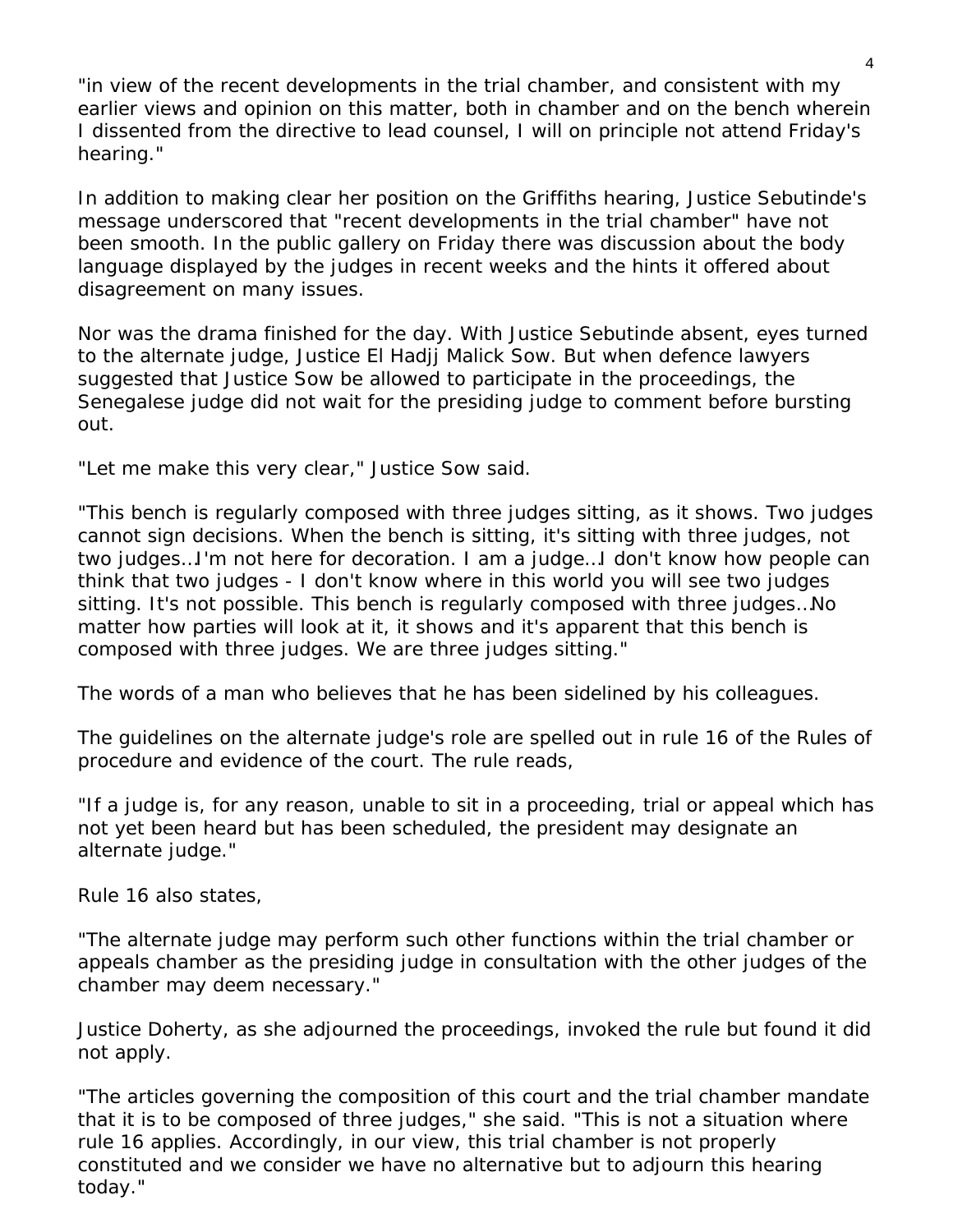The day's developments leave several unanswered questions, most notably whether Justice Sow should have been allowed to take part in the hearings since Justice Sebutinde was "unable to sit in a proceeding." Or, instead, if his participation falls within the ambit of when "the presiding judge in consultation with the other judges…may deem necessary."

These are all issues for the judges themselves to determine. What is important to note at this stage is that it is, in fact, very common for judges in all tribunals to have disagreements. And disagreements do not necessarily suggest any malfunction in the handling of the particular case. But judges should also be mindful that the eyes of the world are on them and that they carry the enormous responsibility of upholding the dignity and integrity of the judicial process. So, it is essential to make sure that any disagreements that arise not overshadow the substance of the case itself.

In this case, the overriding importance of guiding the trial to a conclusion could not be more clear. Taylor, the former president of Liberia, is on trial for allegedly supporting rebel forces in neighbouring Sierra Leone during the country's 11 year civil war. The trial is by now three years old and, before the recent complications, was set to enter its final stages. The Open Society Justice Initiative continues to track developments in the case on its monitoring site.

Prosecutors have brought evidence about how rebel forces in Sierra Leone marauded across the country, hacking off limbs, killing civilians and committing heinous crimes, including sexual violence. They have argued that these crimes would not have been possible without Taylor's support.

The defence team has argued that Taylor's role has been misunderstood - that he was a peacemaker, whose only involvement in Sierra Leone was in an effort to bring peace. They argue that he is on trial because Western countries wanted to see him out of Liberia.

Both sides have laboured to bring the case to this advanced stage, with the aim of bringing this trial to a conclusion - to a final verdict on whether Taylor is guilty or innocent of the charges against him.

In the interests of the victims of the conflict in Sierra Leone, of the brave men and women who travelled to The Hague to testify for both prosecution and defence, of Taylor's fair trial rights as an accused, and of the contribution that the special court should make toward preventing impunity and ensuring accountability for the most serious crimes, it is crucial to bring the trial to a satisfactory end.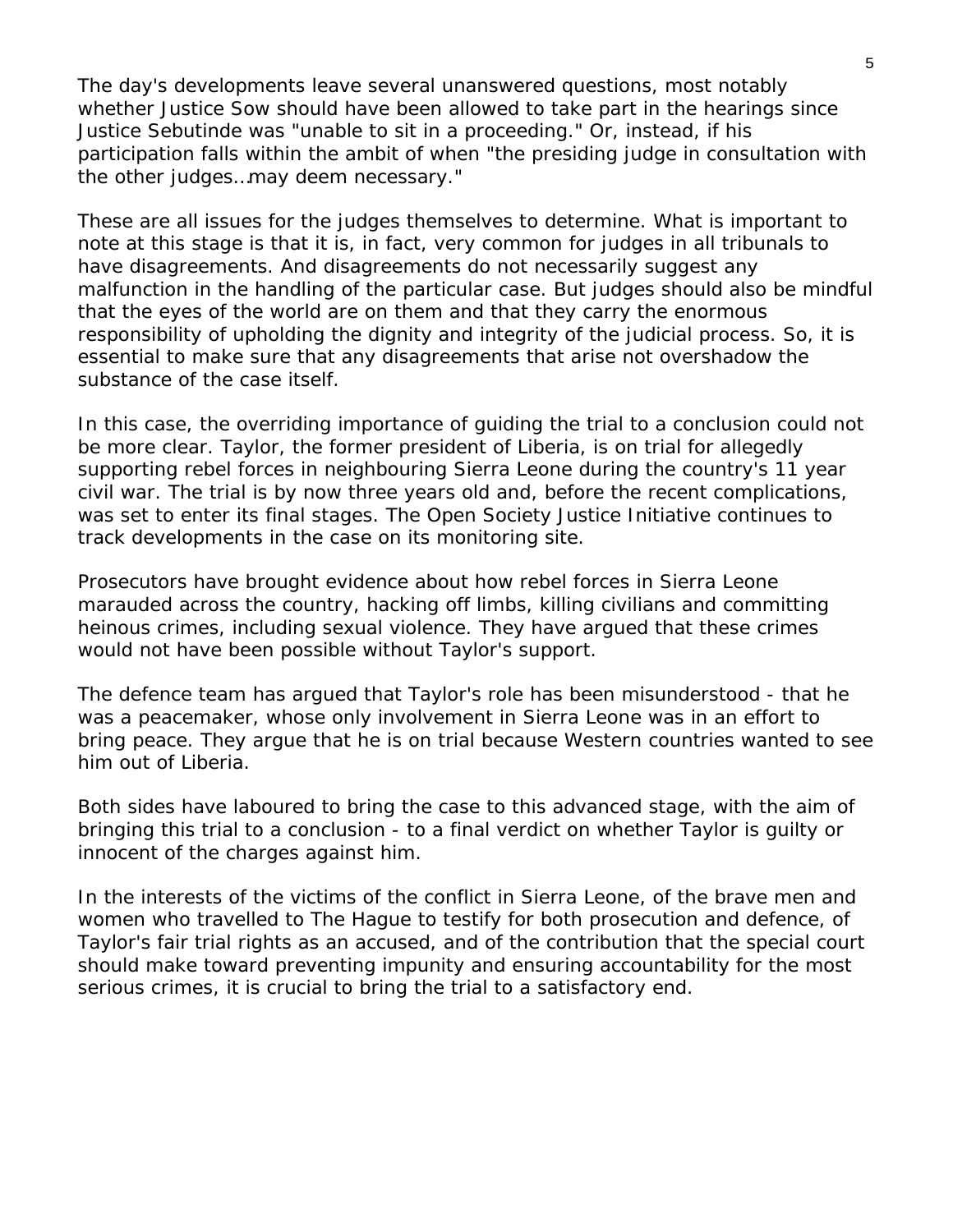## The Atlantic Tuesday, 1 March 2011

#### **How Qaddafi Reshaped Africa**

#### By Howard W. French

*The Libyan leader's dark legacy already includes some of the continent's worst regimes and conflicts* 



[Whenever most of us think of oil-rich, Arab-speaking countries, our imagination performs a tri](http://assets.theatlantic.com/static/mt/assets/howard_w_french/qaddafip.jpg)ck with our sense of geography, placing us by default in the Middle East.

Of the three North African countries at the heart of the popular uprisings that have riveted the world over the last several weeks, Libya's Muammar Qaddafi has always done the most to assert his country's African identity, staking its prestige, its riches and his own personal influence above all on its place in the continent.

As a deep-pocketed and sparsely populated state ever in need of labor, it has always made sense for Qaddafi to look south. Libya is far too small and peripheral for it to ever aspire to real influence in the Arab world. By comparison, the almost equally small but far poorer countries of nearby West Africa, wracked as they are with chronic misrule and instability, loom temptingly on the horizon as fruit ripe for picking.

Whatever our loose or flawed sense of geography tells us, things have always been thus. For at least 1,000 years, Morocco's kingdoms have periodically thrust southward, establishing shape-shifting realms from present-day Niger all the way to Senegal.

Qaddafi's big idea was to meld a modern, anti-Western, anti-imperial discourse with an impassioned pan-Africanism, an ideal that still resonates deeply across the continent.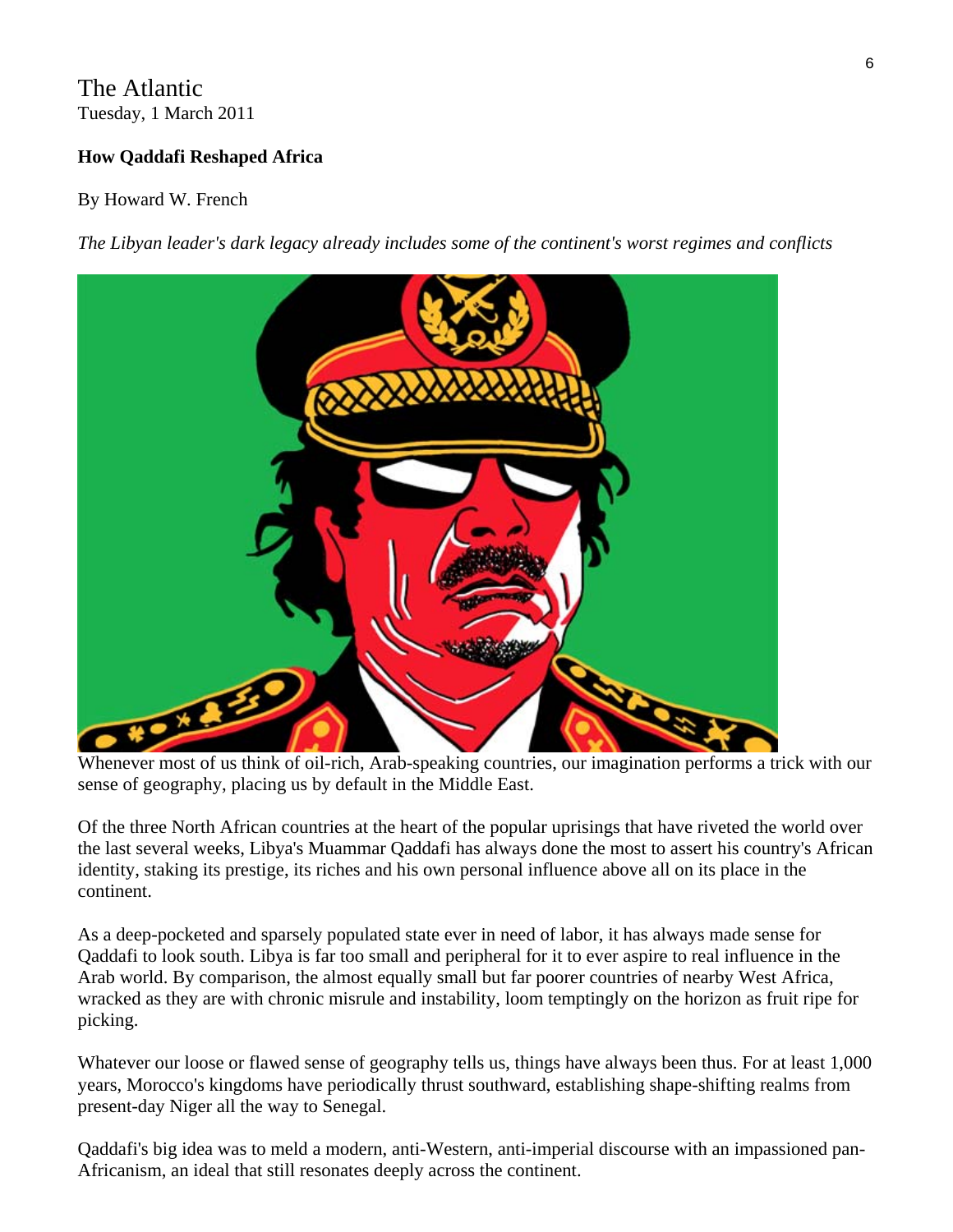For decades in Africa, Qaddafi has put his money where his mouth was: showering petro-dollars on favored clients, funding liberation groups, nurturing political movements, and even paying civil servants. To make sure that no one missed the message, he has often paid a huge portion of the operating costs of the continental body, the African Union.

The problem with Qaddafi's pan-Africanism, like his rule in general is that it has steadily turned into a vessel for his megalomania.

As a reporter with a career-long association with the African continent, I have been in a rare position to witness this trend beginning with some of Qaddafi's earliest African exploits.

In 1983, I scrambled from Ivory Coast to Chad to witness the breakout of war between French and Libyan forces there. Qaddafi had recently spoken of fully "integrating" his country with its southern neighbor.

I quickly found my way to the eastern front, where I watched the conflict from a desert foxhole with French soldiers as they spotted screaming, low-flying Jaguar fighter bombers pounding Libyan positions nearby. That same year, I traveled to Burkina Faso, where Qaddafi had flown to celebrate the seizure of power by a charismatic young army captain, Thomas Sankara, who he clearly saw as a promising understudy.

They met at a military base near the border with Ghana. From there, Sankara's comrade, Blaise Compaoré had recently rallied paratroopers to free Sankara from detention and install him as president.

When I showed up, Qaddafi, surrounded by his famous all female bodyguard corps, angrily objected to my presence and demanded that Sankara not allow an American to ride with the motorcade for their triumphal, flag-waving trip to the capital, Ouagadougou. Sankara, who already knew me well, insisted on my presence. Four years later, he would be dead, murdered by Compaoré, it is widely believed, with Qaddafi's encouragement.

The Libyan's determination to eliminate his erstwhile protégé had nothing to do with me, of course. Most signs point instead to Sankara's refusal to acquiesce in a much bigger decision: to sponsor an invasion of Liberia by Charles Taylor, a leader who is now before the Hague on war crime charges related to his instigation of what would go on to become one of Africa's most horrific conflicts.

Taylor, a kindred megalomaniac, who was trained and financed by Libya, invaded Liberia in 1989. A few years later, I would cover that war for The New York Times as well, watching the rebel leader ride one of the first mass deployments of child soldiers into power.

Were it not for the British intervention in Sierra Leone's civil war next door, another Libyan project, the Taylor-Qaddafi axis would have taken over that country next, before turning its sights on other wobbling dominos nearby, whether Guinea or Ivory Coast. From Liberia, I went to Zaire to cover the fall of Mobutu Sese Seko at the hands of Laurent Kabila, an obscure revolutionary who had cut his teeth in 1960 liberation movements before seemingly going into hibernation. Although Rwanda was his main patron, it turns out that Qaddafi had invested in Kabila, too.

A map of the places where I watched Qaddafi play similar games would stretch from Seychelles to the Central African Republic to Guinea, far vaster even than the Moroccan domains of old.

Even today, when one looks around the continent at zones of conflict, it's a safe bet that the Libyan leader has a line in, ever willing to take long odds that eventually his strategy of cobbling together a pan-African realm will pan out.

As such dreams crumble along with his power, however, Qaddafi will leave a final destabilizing legacy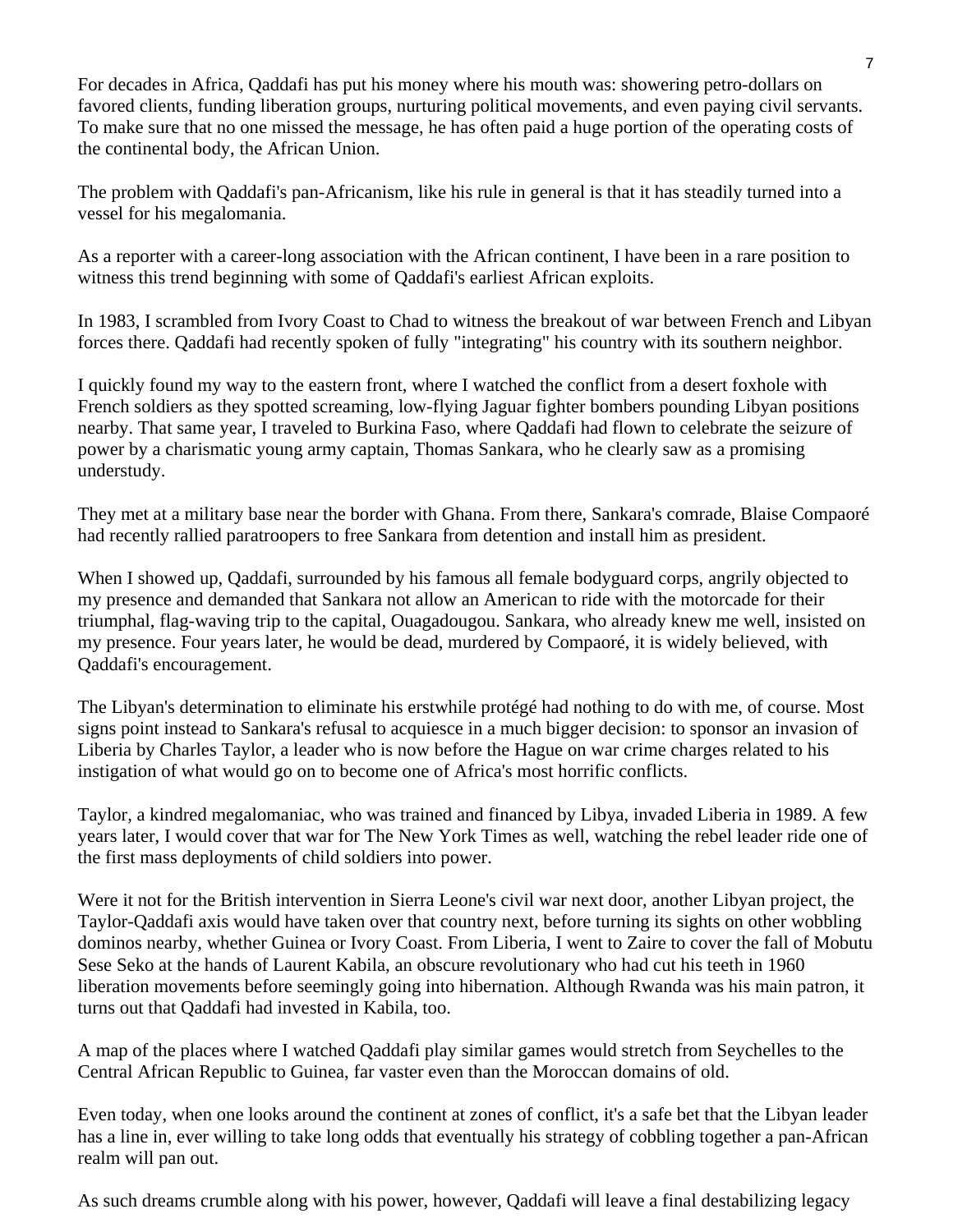for the continent. Among the million-plus sub-Saharan migrants living in his country, many have already faced suspicion and brutal reprisals because of Qaddafi's use of black mercenaries as a desperate, final rampart.

But there is worse still. It is all but certain that there are new Charles Taylors out there, trained and armed by Qaddafi and eager to mount violent bids for power. And with their patron going down in flames, they will be heading home.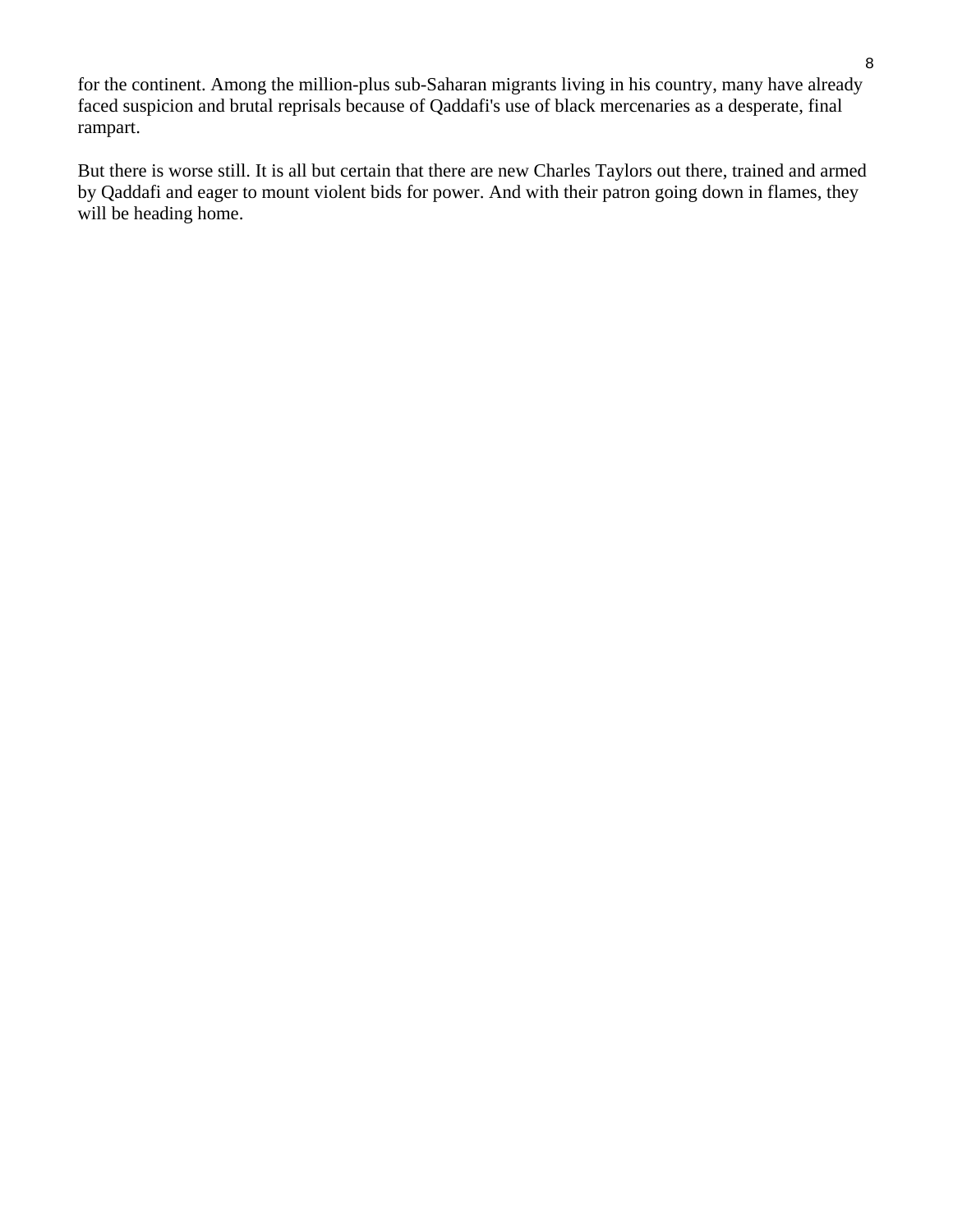# National Public Radio

Thursday, 3 March 2011

#### **Gadhafi's Dream To Wear Africa's Crown**

by Ofeibea Quist-Arcton



Ben Curtis/AP

Libyan Leader Moammar Gadhafi adjusts his gown after speaking to supporters and the media in Tripoli on Wednesday.

Libyan leader Moammar Gadhafi has had a checkered relationship with the African continent over the years. His pursuit of a United States of Africa — with himself as the continent's selfstyled King of Kings — is one of the mercurial colonel's more recent projects.



Credit: NPR

"Shortly after Operation Eldorado Canyon, where the Americans bombed Moammar Gadhafi's headquarters [in 1986], he backed away from the Arab League and declared that he wanted to be the Emperor of Africa," says Syracuse University law professor David Crane. "He invited various individuals who were willing to be his surrogates, and he trained them in various terrorist camps throughout Libya and then sent them south to West Africa to do his bidding."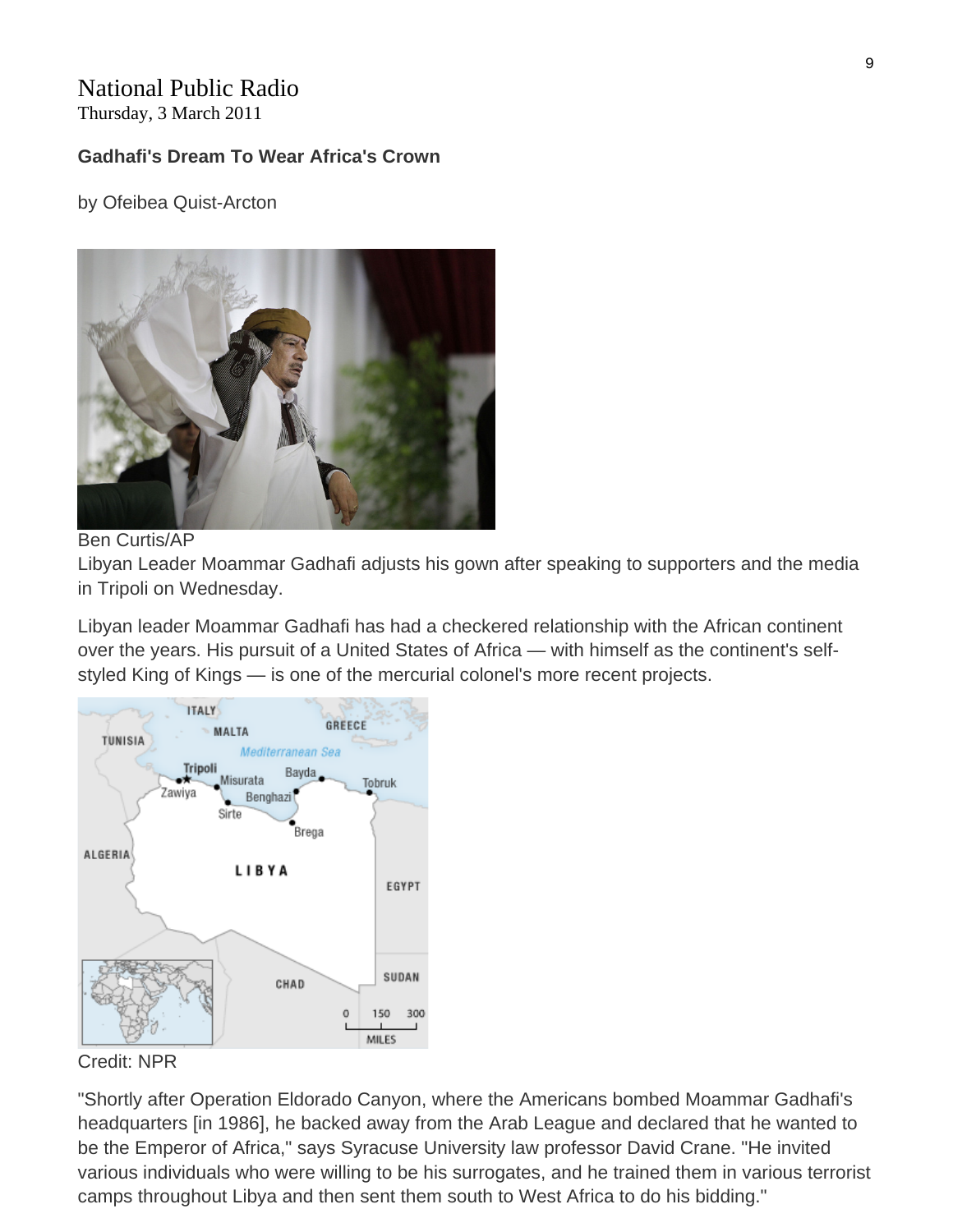Crane was the founding prosecutor of the Special Court for Sierra Leone, where Liberia's expresident, Charles Taylor, is currently on trial. Taylor faces war crimes charges for fuelling and funding the brutal rebellion in neighboring Sierra Leone. Crane says West Africa felt the malign hand of Gaddafi, courtesy of amenable regional rogues, like Taylor.

"Moammar Gadhafi's plan was a geopolitical one. He intended to take over West Africa, placing each of these surrogates in various countries," Crane says.

# **A Contradiction**

But political analyst Issaka Souare of South Africa's Institute of Security Studies says Gadhafi's legacy in Africa is mixed, that he blows hot and cold in his dealings with the continent.

"You could describe Gadhafi both as an arsonist and a firefighter. He actually contributed to the destabilization of many African countries: Chad, Sudan, Liberia, Sierra Leone," Souare says. "But he also came to play a role in brokering peace between the warring factions in some of the same countries that he was destabilizing."

# **[Related NPR](http://www.npr.org/2011/03/02/134182969/wholl-fill-void-if-gadhafi-falls-u-s-wishes-it-knew) Stories**



Gadhafi has dominated and helped fund the African Union since its creation in 2003. He's well known in Africa for his fiery anti-Western speeches and crisscrossing the continent with his bespoke Bedouin tent. Analysts say Gadhafi distributes Libya's oil largesse among his brother leaders. To date, few African heads of state have spoken out publicly against him.

The African Union last week issued a statement saying it deplored what it called the disproportionate use of force. Botswana went further and cut diplomatic ties.

"Ordinary protestors were being shot at, and then he's breathing fire on his own people," Botswana's foreign minister, Phandu Skelemani, says. "You don't expect a leader to come out and say, 'I'm going to kill the lot of you,' saying people are cockroaches and rats which must be eliminated and killed."

## **Regional Reverberations**

The unrest in Egypt, Tunisia and Libya has not sparked similar revolts in sub-Saharan Africa. Uganda's opposition called for a popular uprising to keep President Yoweri Museveni from extending his 25-year rule. Museveni dismissed the call and said he had a solution.

"Very simple, just lock them up," he said. "Simple, in as a humane a manner as possible, bundle them into jails and that will be the end of the story."

Human rights lawyer Irene Petros says Zimbabwe's veteran President Robert Mugabe is watching closely. Zimbabwe denies sending weapons or troops to help Gadhafi in Libya. But, Petros say, the 46 people charged with treason for watching TV footage of the Egyptian revolution serve as an example for others.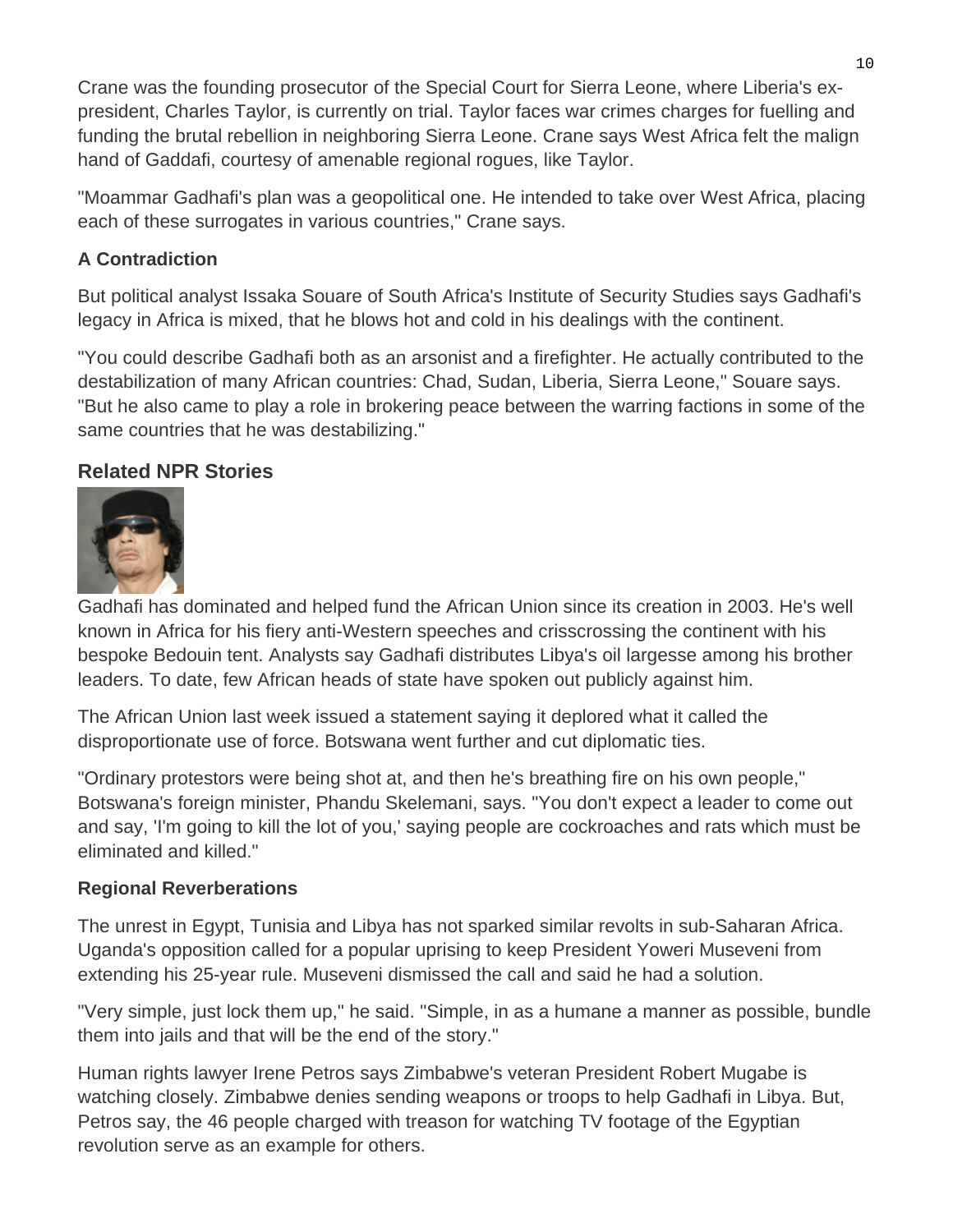"If you even attempt to talk about something like this, then we'll come and get you," she says. "The government has become so paranoid about the possibility of mass protests, because of what is happening in other parts of the continent."

But the soundtrack of the regional uprisings continues to reverberate around the continent.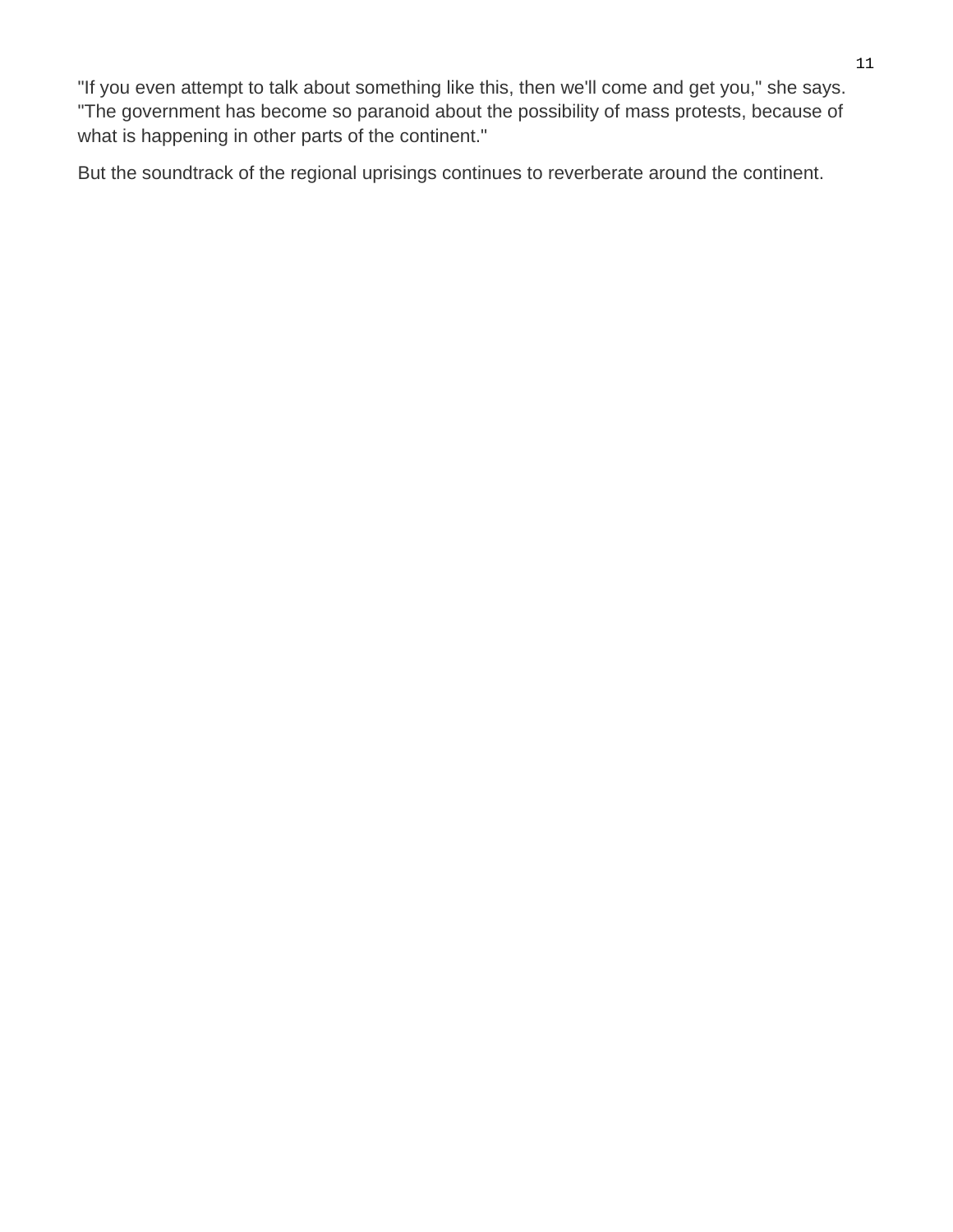## Radio Netherlands Tuesday, 1 March 2011

#### **Charles Taylor's arms supplier back in Dutch court**

A new trial has begun in the case of Guus Kouwenhoven, the Dutch businessman accused of international arms trafficking.

Kouwenhoven was convicted in 2006 of illegal arms shipments to Liberia. That judgment was overturned on appeal, but the Dutch Supreme Court ruled that the appeal process must be repeated.

One of the witnesses expected to appear this time is former Liberian president Charles Taylor, who is on trial in the Netherlands for war crimes and crimes against humanity.